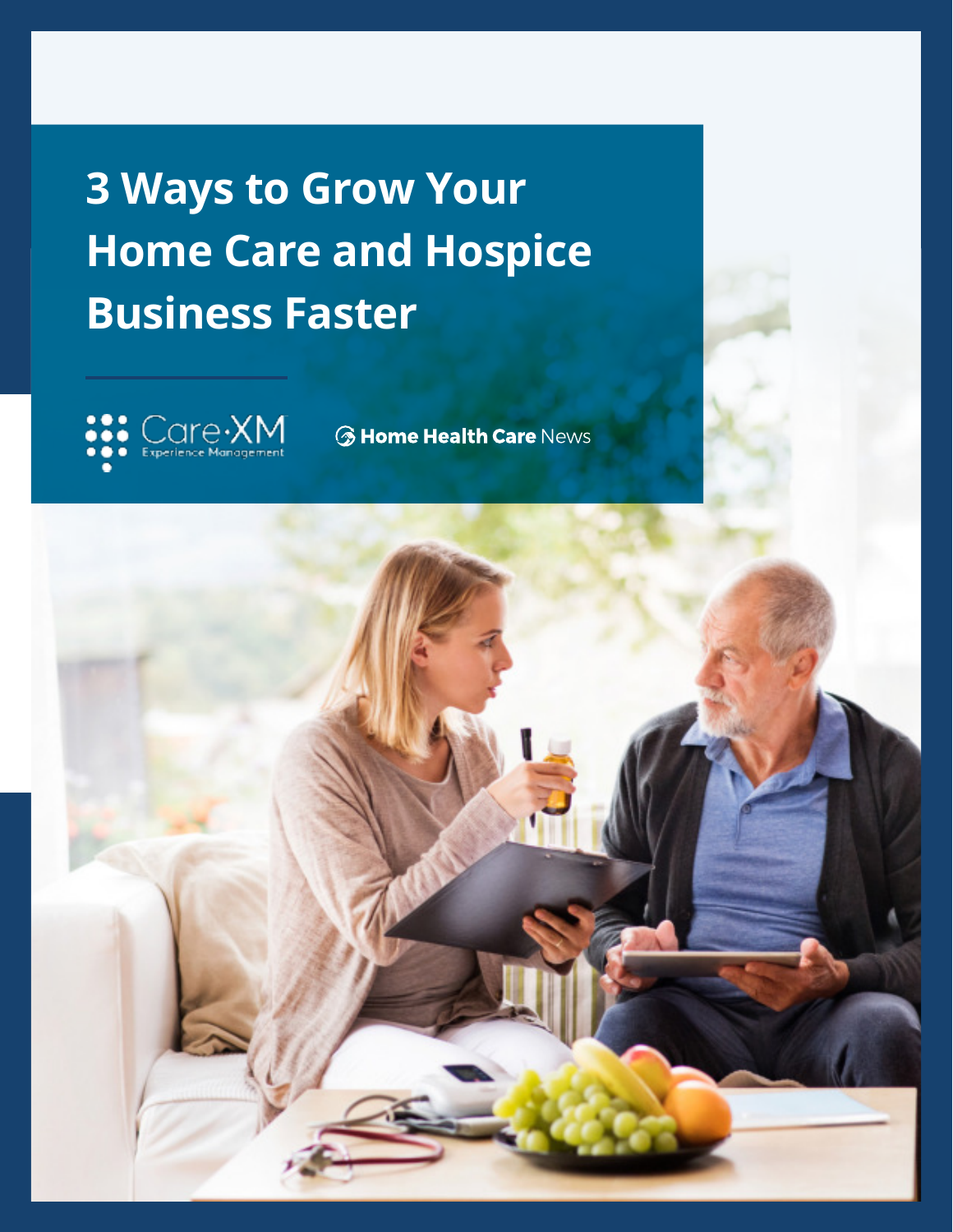## **3 Ways to Grow Your Home Care and Hospice Business Faster**

In light of rising numbers of individuals accessing hospice and home care in the U.S., agencies should be well positioned for growth. Yet their growth potential is often stifled by administrative burdens, staff turnover and lackluster patient satisfaction ratings.

Technology solutions, as well as management practices geared toward today's workforce and customer base, can help resolve these issues and allow management to turn their focus to opportunities, rather than challenges, to take advantage of a marketplace that is ripe for growth.



There are **three key areas** where agencies are concentrating their focus to improve operations and position themselves for growth:

- **Administrative Processes**
- **Clinical Staff Workload**
- **Patient Experience**

### **1. Improving Administrative Processes**

In-home healthcare and hospice providers tend to be focused on one primary objective: care. Typically, these organizations do not have an in-depth understanding of where time is lost throughout the caregiving process, nor do they have tools in place to identify common pain points that arise during the course of business.

Thankfully, there are many efficiencies to be gained. In fact, by implementing advanced queue management for fielding calls from patients and their families, many organizations are finding they can achieve multiple aims—including cost reduction and improved operational processes during patient care interactions. With the adoption of a more specialized technology, agencies can identify where they may be falling short by tracking call codes, call volume and call quality.

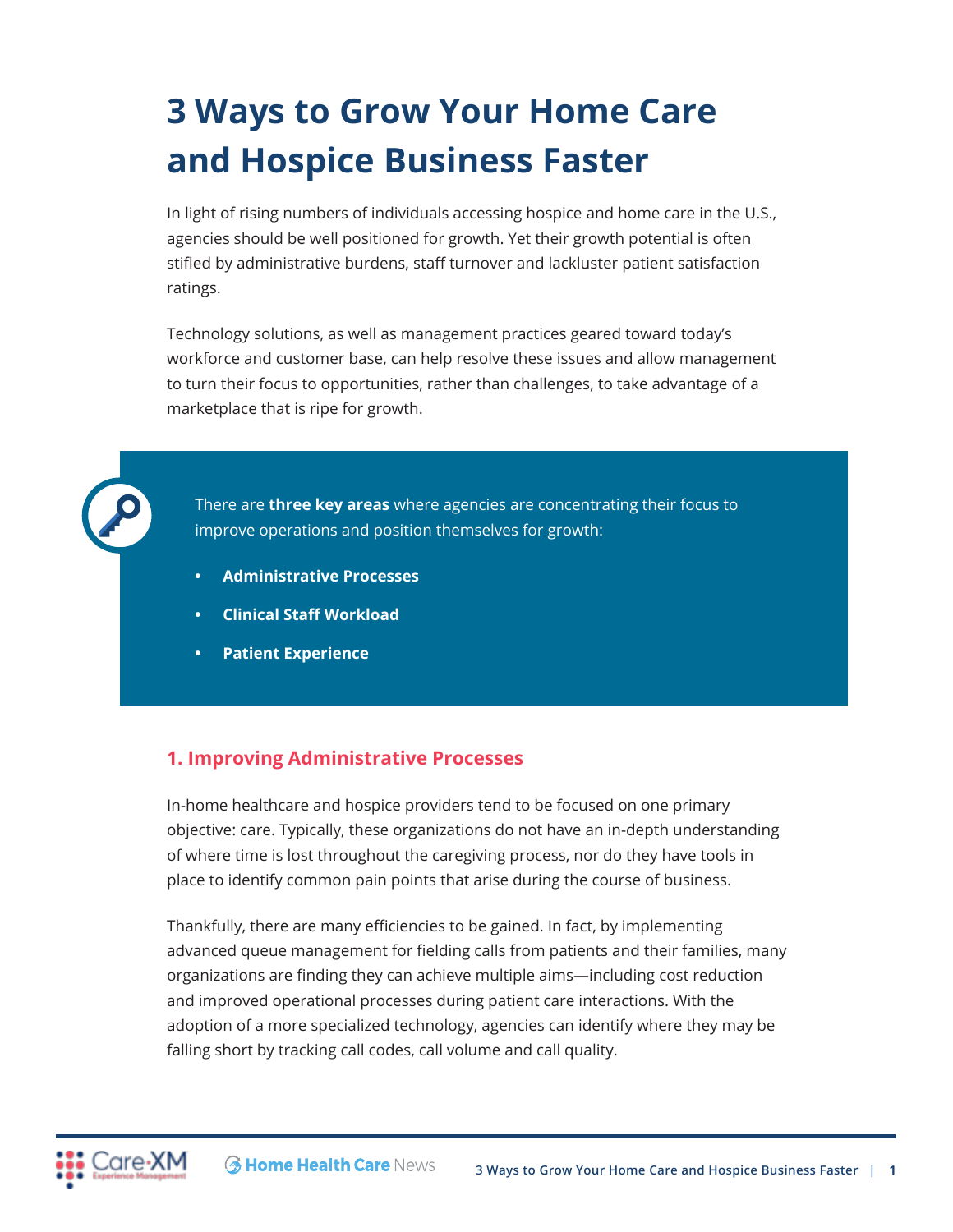*By implementing advanced queue management for fielding calls from patients and their families, many organizations are finding they can achieve multiple aims—including cost reduction.*

After adopting the patient experience platform and mobile application offered by CareXM, Hospice of Siouxland took full advantage of the software's data recording capabilities to gradually reduce spending on supplementary phone support, ultimately achieving 52 percent in cost-savings.

Another organization, Bristol Hospice, with headquarters in Salt Lake City, Utah, also sees future expense reductions. Since implementing services with CareXM, Bristol Hospice has managed to keep costs flat while achieving a 10 percent growth rate, according to Bristol Hospice CEO Hyrum Kirton.

"Once fully adopted, we're expecting to save about 30 percent over our prior triage and oncall expenses," Kirton says.

The patient experience platform provides robust business intelligence – delivering data in seconds with on-demand reporting. Most home health and hospice organizations (or agencies) do not have an analytical understanding of how, when or why a patient calls, but with this technology, agencies are given access to invaluable data and reporting, making it possible to identify target areas for improvement. This enables organizations to continually refine internal protocols and procedures to cut extra spending on supplementary after-hours support.



After adopting CareXM, one Midwestern U.S. hospice achieved 52% cost savings.

The system also streamlines the entire call process, improving the overall call experience for staff, patients and family members.

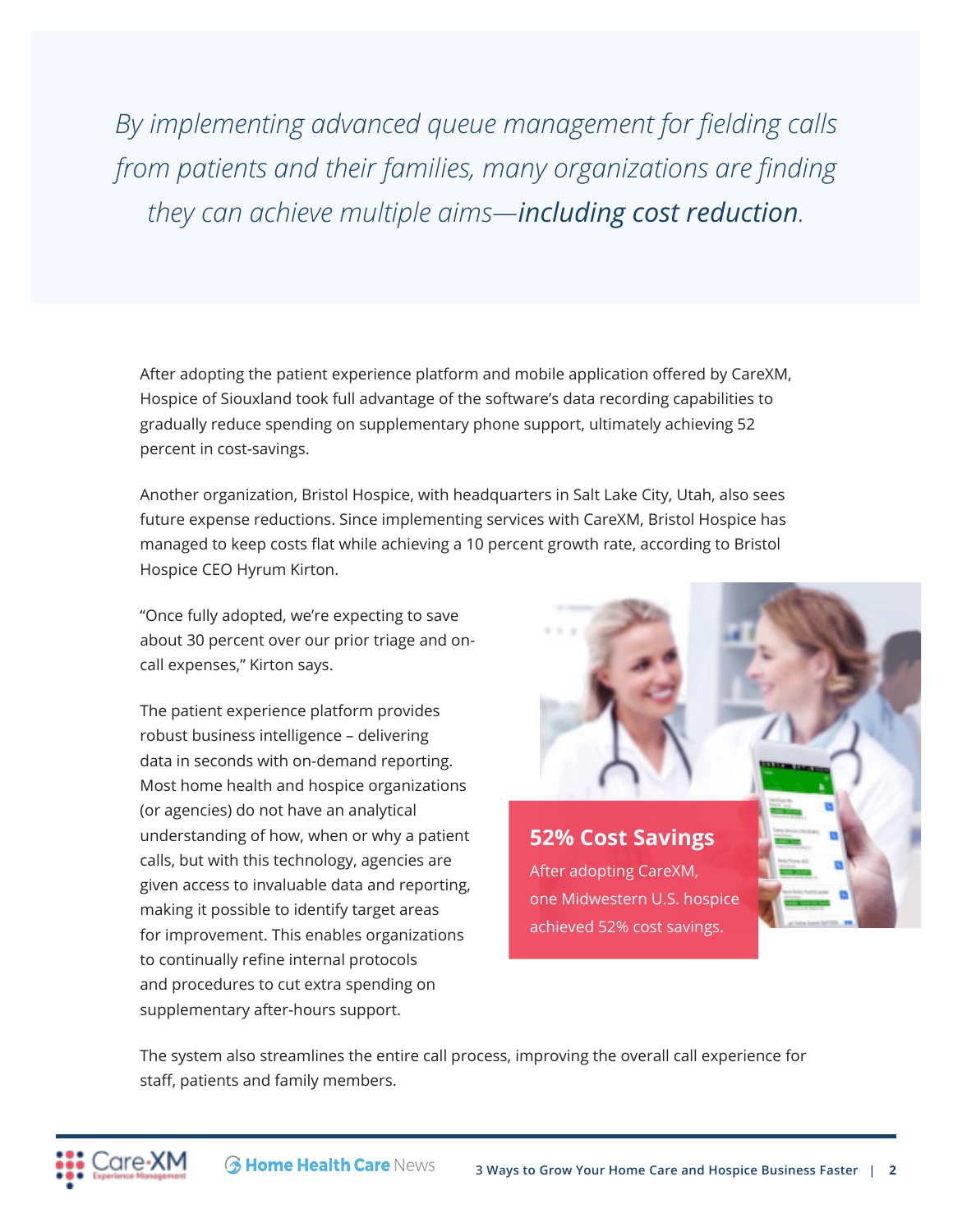## **Time Saving Benefits of Automated Systems**

## **Normal Non-Automated Systems**

Nurse burnout pressure raised, caregiver negative reinforcement lowers CAHPS and social review scores



#### **0:01 seconds**

**UNDER PRESSURE** Caregiver calls nurse for help/questions

#### **1:00 minutes**

Answering services agent answers call

#### **1:45 minutes**

After agent has taken message from patient, the agent calls the nurse to let them know they need to call the caller back

#### **5:00 minutes**

**UNDER MORE PRESSURE** Agent asks questions to verify caregiver information is verified

#### **8:00 minutes**

Agent takes a message then, hangs up with caregiver to reach nurse

Caregiver is now under **EVEN MORE STRESS WAITING FOR CALL BACK**

25% of call transferred to office for next day voice mail pickup

#### **9:15 minutes**

75% of calls to answering service must be handled by the one-call nurse

#### **27:00 minutes**

Nurse on call listens to voice mails

#### **33:00 minutes**

Nurse calls back caregiver

#### **33:30 minutes**

Caregiver must re-explain issue to nurse (reinforcing negative perception from multiple explanations under stress)

### **Patient Experience Platform**

Nurse interaction pressure lowered, caregiver positive reinforcement for higher CAHPS and social review scores



#### **0:01 seconds**

**UNDER PRESSURE** Caregiver calls nurse for help/questions

#### **0:12 seconds**

CareXM automatically recognizes: Caregiver name, protocol updates, call routed, call logged, call recorded, staff metrics updated, ERM updated

#### **0:20 seconds**

Patient Experience Platform instantly follows call routing protocols by who's available:

- 98% Primary Nurse
- 85% Backup Nurse
- 52% CareXM Nurse

Routed by highest available 1st contact person resolution

#### **0:34 seconds**

Caregiver call answered by nurse ready for 1st contact resolution

### **29:56 minutes**

 **Difference** in response time **after** implementing Patient Experience Platform

Source: CareXM Customer Experiences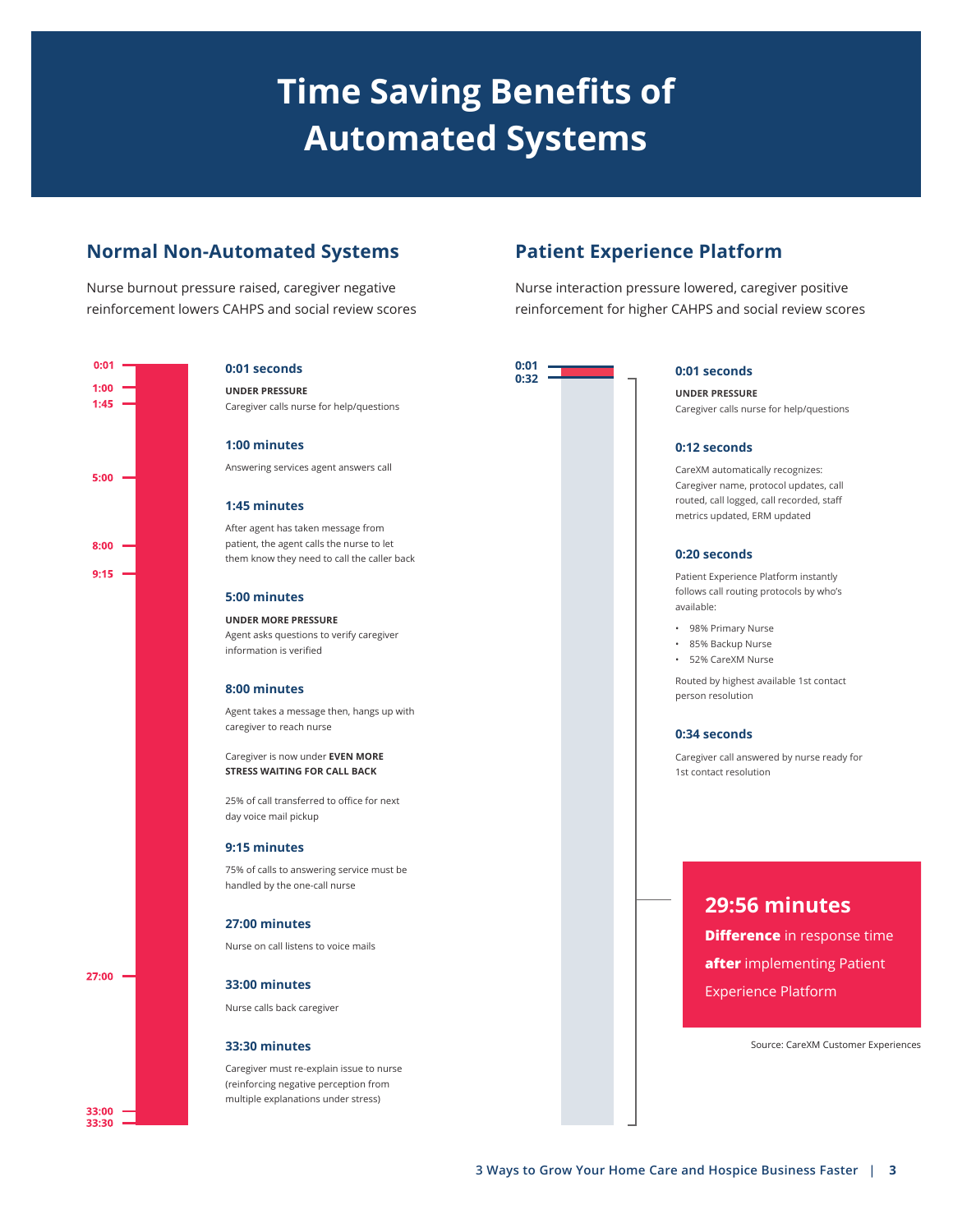## **2. Easing Clinical Staff Workload**

Home health and hospice agencies across the country provide a vital service for individuals facing recovery after a hospital stay or during end-of-life care. Often, these individuals face diagnoses that may require support with complicated in-home treatment plans, or urgent answers to address acute changes in a patient's status. The need for this clinical support is not limited to business hours, meaning patients and their caregivers need just as much support in the evenings and across the weekend as they do during the week. Coordinating and ensuring appropriate, timely patient care with these uncertain timelines can be a challenge for management and staff.

If all calls are directed to a single triage line, the staff covering those lines can feel overwhelmed by the call volume, particularly across the night and weekend shifts. If patients choose to contact their Case Managers directly outside normal working hours, this can further expedite the nurses' burnout. With finite resources, and especially for the organizations operating in multiple states and time zones, these challenges may be amplified.

Hospice of Chattanooga, a not-for-profit hospice organization which operates in 18 counties across Tennessee and Georgia, has experienced this staff burden firsthand.

"Patients who called with questions outside business hours in the past would often face wait-times as long as 10 minutes due to the ratio of available staff to the number of callers," says Hospice of Chattanooga Senior Vice President and Chief Information Officer Denise Dye.

## **Improving 10 minute hold times**

Before CareXM, patients who called Hospice of Chattanooga after business hours could face hold times **up to 10 minutes**.

The company previously relied on two staff members answering calls for 400 patients. If a call resulted in the need for an in-home visit, these patients then waited up to an hour or more for a nurse to arrive, as visit nurses were doing their best to juggle the needs of multiple patients. Moreover, patients were calling 2.4 times per week on average, which is twice the average of typical hospice agencies. Dissatisfied clients are known to lead to dissatisfied staff, as the relationship between nurse and patient is compromised when a patient has been waiting for a period of time to be seen.

"We previously had issues for coverage where, if a triage staff member needed the day off, or it was a holiday, or heaven forbid there was a sickness, it was often a struggle finding somebody at the last minute," Dye says.

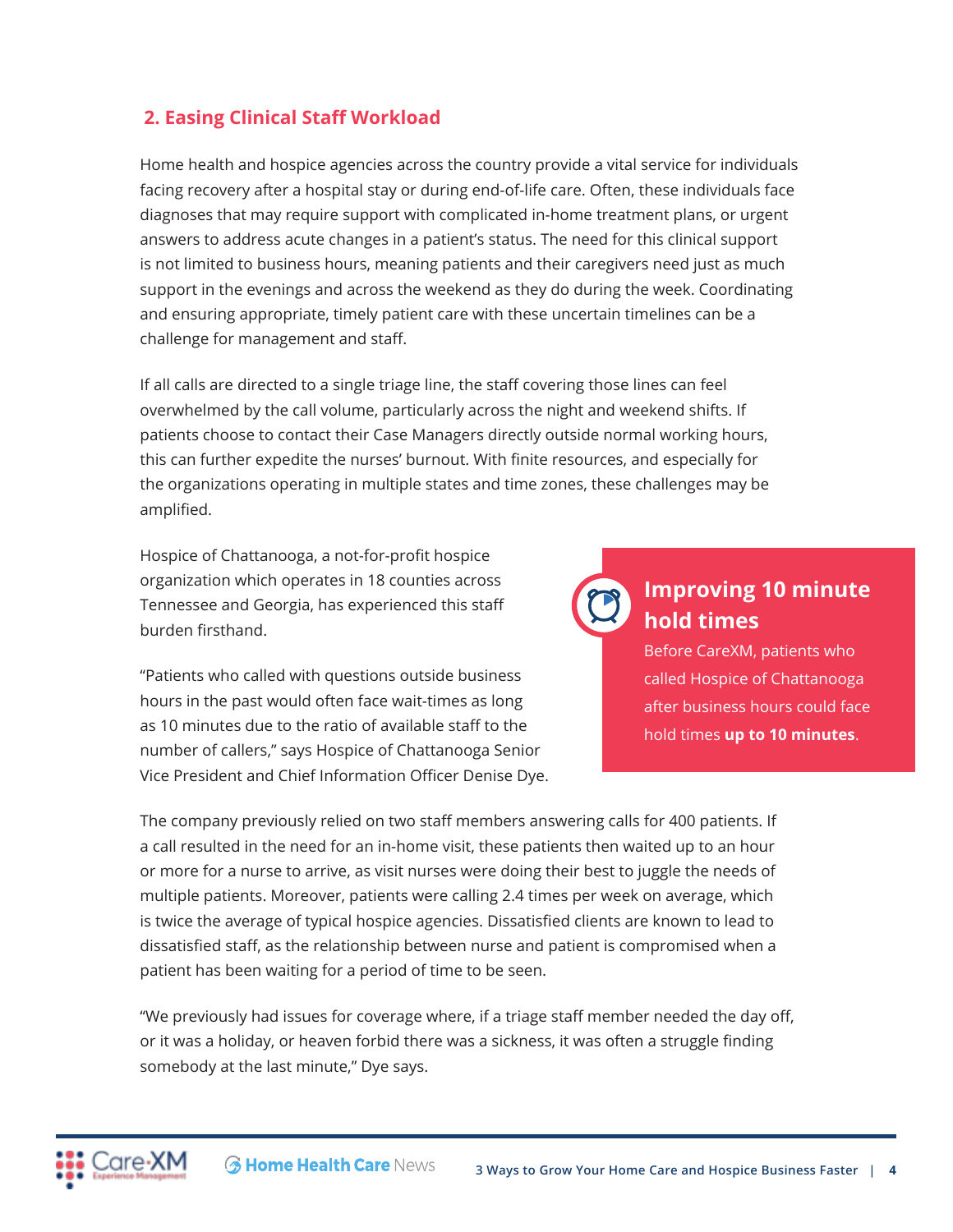

In December 2017, Hospice of Chattanooga implemented CareXM's patient experience platform to enhance after-hours triage process. Since then, caller wait-times have significantly decreased, costs within the organization have fallen as a result of shifting staff members to new positions and census has grown by 30 percent.

"We surprised ourselves with how well we acclimated to the new process," Dye says.

The platform "sits between" caregivers and hospice organizations. When a caregiver places a call, CareXM's system immediately and automatically follows predetermined advanced callrouting protocols to identify any available nurses who could potentially answer the phone call. Ninety-eight percent of the time, a primary on-call nurse will pick up.

But if a primary on-call nurse isn't available, the call will then pass to a backup nurse or, as a final fallback option, a CareXM registered nurse. During the initial implementation of the service, CareXM nurses may receive a higher percentage of the calls, but as the agency further trains its staff and becomes accustomed to the new process, the agency's nurses will continue to answer more and more calls while the CareXM nurses answer fewer.

The process of routing a new inbound call takes a total of roughly 30 seconds. Hospice of Chattanooga's average wait time dropped from about 10 minutes to now less than one minute. Most recently, the organization's call answer rate is about 15 seconds. The nurses with Hospice of Chattanooga maintain an average answer rate of 85-90 percent, answering calls before they are deferred to CareXM support. Staff members are even having fun with the results: they now hold internal competitions amongst the teams across the different branches to maintain their answer rate, receiving prizes when they do.

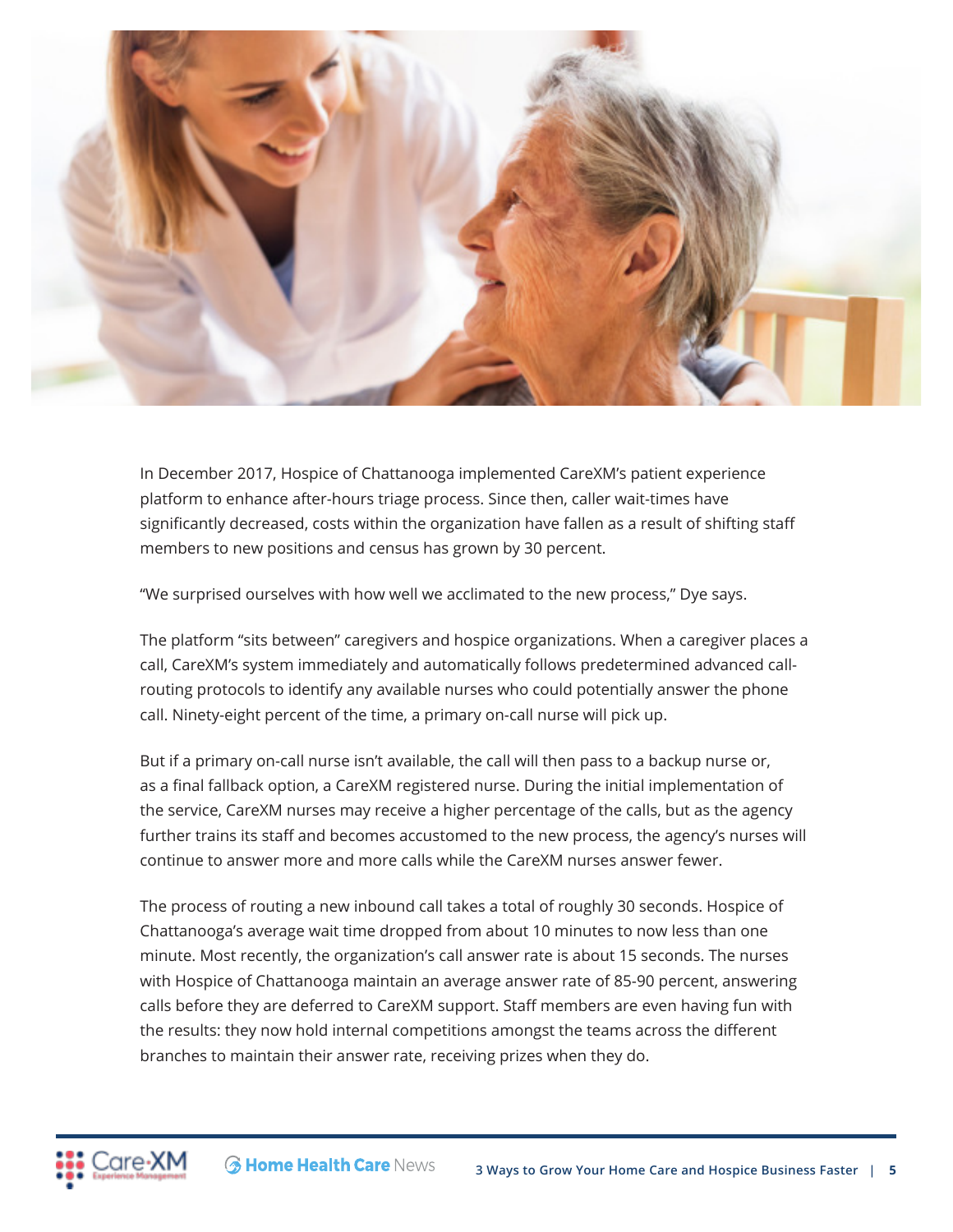## **CASE STUDY: Providence Hospice of Seattle**

Adopting new care technology can be a challenge, particularly among a staff population that is primarily focused on care.

But Providence Hospice of Seattle, a regional hospice provider in the Seattle area, found such success after implementing CareXM that the organization plans to roll out the platform to its sister organizations as a result.

With roughly 200 staff members and more than 700 patients spanning adult and pediatric hospice services, as well as palliative care, Providence found once its staff became acquainted with the platform, first piloted in November 2017, its quality metrics and administrative processes improved substantially.

"The reason we instituted the program is we had a problem with timeliness of care," says Mackenzie Daniek, director of hospice. "We have seen almost immediate results because of this. We won't see our Consumer Assessment of Healthcare Providers and Systems (CAHPS) survey results for three months, but we are starting to get data on that and we are encouraged."

With dozens of calls placed during day and night shifts, the organization is utilizing CareXM to route calls depending on time of day. Currently, daytime calls are routed to the company's reception, which can then identify available clinicians. If no clinicians are available, the call is routed to a CareXM nurse.

Overnight and during the evening, there are staff triage nurses who receive the calls based on a numerical system. Answering calls promptly is paramount, Daniek says.

"Since we have gone live with the platform, we have had a hard line that we are not taking messages. We will meet the callers wherever they are."

## **PROVIDENCE** Hospice of Seattle

#### **ADDED BENEFIT**

One unexpected area of benefit for Providence is that employees have experienced fewer driving-related accidents because they are not fielding calls while in the car. The organization has enforced a policy that care staff must make themselves unavailable while they are driving.

#### **LESSONS LEARNED**

5 Tips from Providence based on its rollout of CareXM

- **1.** Communicate upfront with telecom providers and create a plan so the provider is on the same page as the organization.
- **2.** Paint a picture for staff. Explain why the technology is being implemented and which organizational challenges it will address.
- **3.** Spend time on forming good habits. The mobile platform is intuitive, but it requires staff to take action on a daily basis.
- **4.** Incorporate into onboarding. Providence introduces new staff to the platform on Day 2.
- **5.** Practice before going live. Staff members practice using the platform during onboarding without actually routing calls.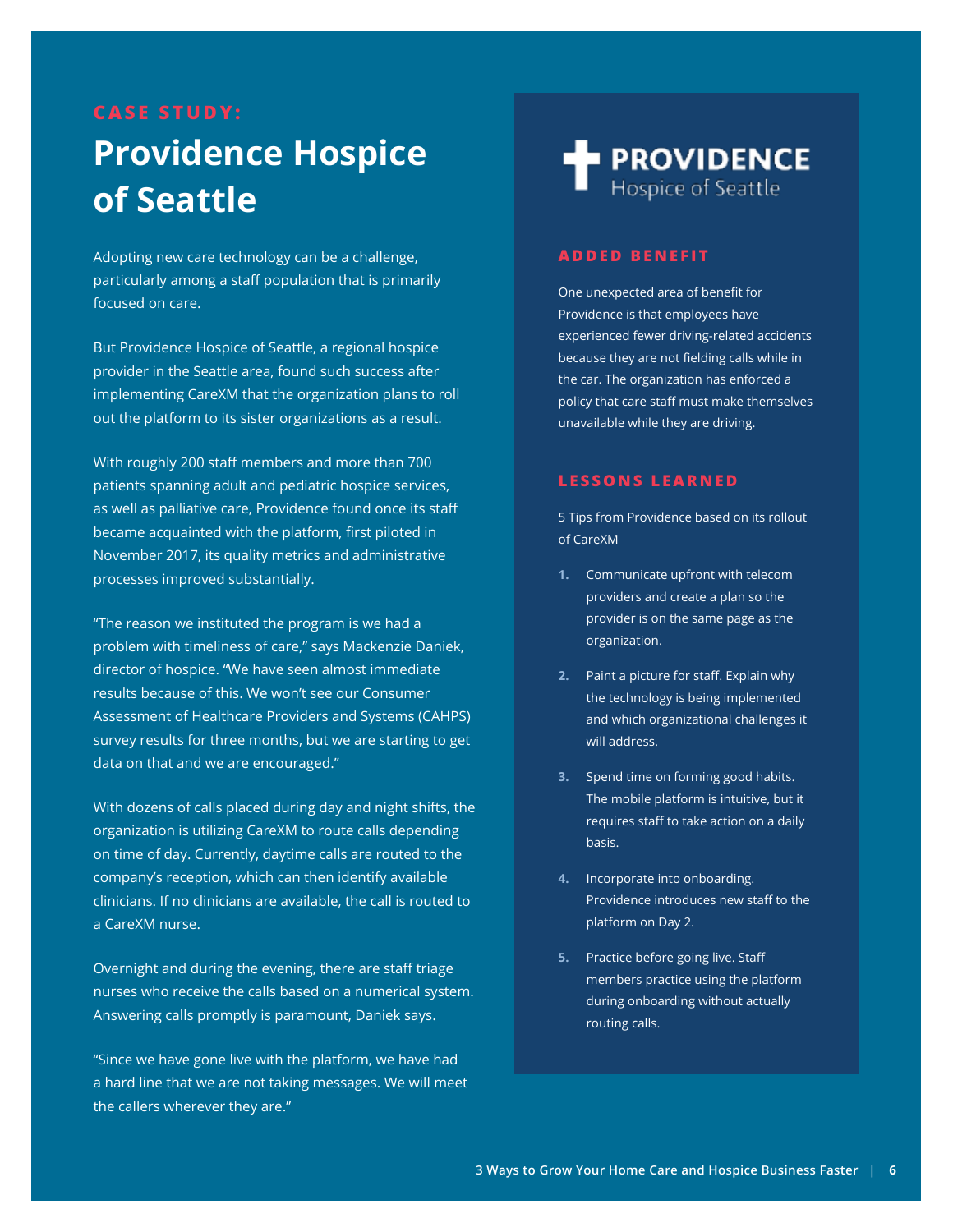**"***Knowing that the person answering the call is going to be the same person coming out if a visit needs to be made strengthens that continuity of care even more.***"**

**Denise Dye, Senior Vice President and Chief Information Officer, Hospice of Chattanooga**

## **3. Improving Patient Satisfaction and Quality Metrics**

While streamlined operations and staff retention are important goals, patient care and satisfaction are ultimately the most important considerations for home health and hospice providers. A technology platform to coordinate communications ultimately leads to better patient care, and subsequently, higher quality scores.

**Patients and caregivers who have worked with hospice providers utilizing CareXM solutions have communicated common, positive after-hours experiences, such as:**

- Reduced hold times
- Direct line to registered nurses
- Faster response time among care staff who respond in person

"Knowing that the person answering the call is going to be the same person coming out if a visit needs to be made strengthens that continuity of care even more," Dye says.

Hospice of Chattanooga has improved its operations to the point where patients are actually calling less frequently. Since implementing CareXM services, the average patient calls Hospice of Chattanooga staff 0.77 times per week versus its former average of 2.4 times.

## **Reducing call frequency**

After implementing CareXM, patient calls **dropped** from an average of **2.4 times** per week to **0.77 times** per week.

Traditional, non-automated systems typically see an anxious caregiver calling the hospice office, but instead of a nurse answering the phone, a non-clinical answering service agent picks up the call and takes a brief message that will then be passed on to a nurse. The call ends, and this anxious caregiver must then wait for a nurse to call back.

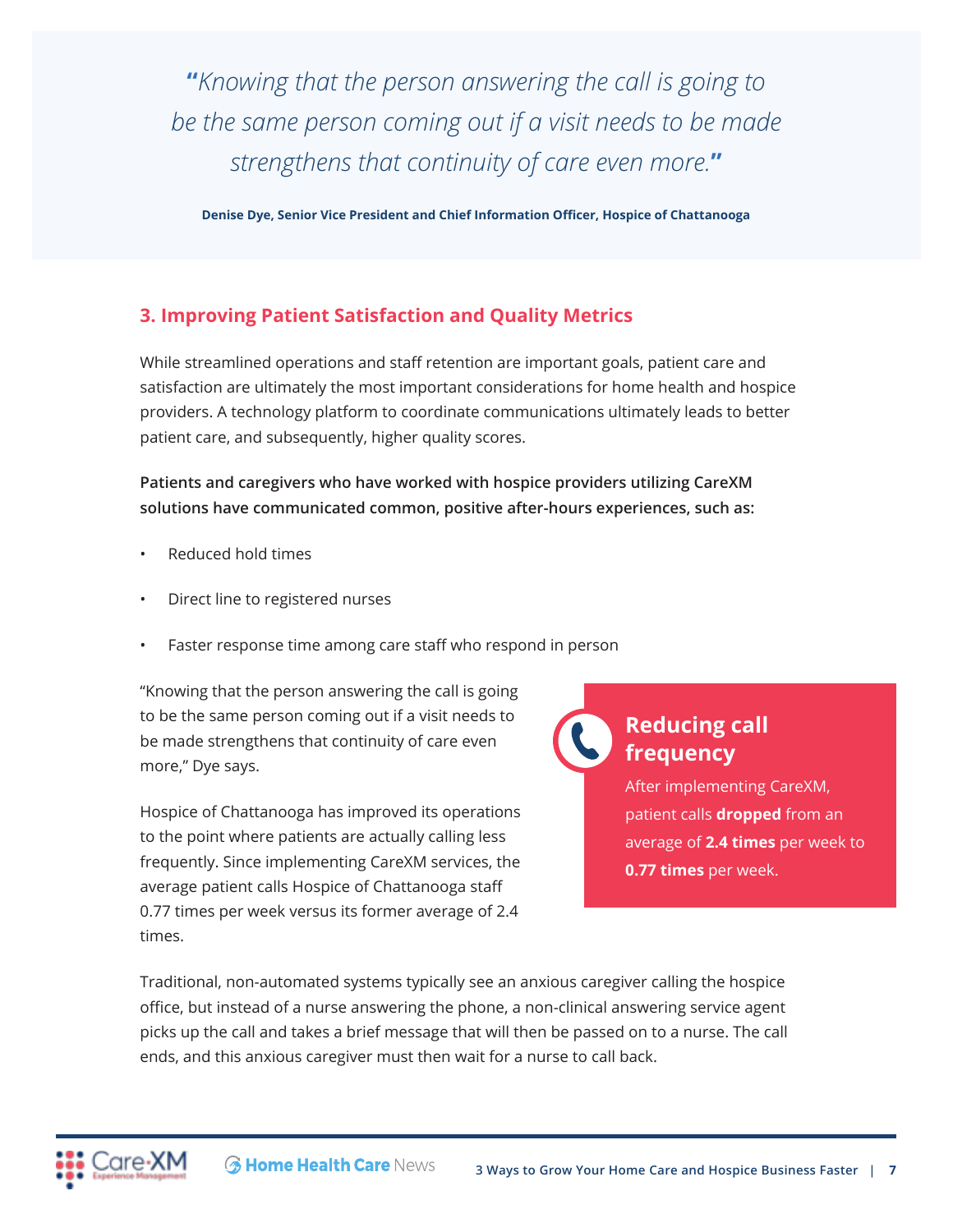**"***With hospice care, we don't get many do-overs, and we've got to make sure that right out of the gate, we are superior in our service delivery.***"**

**Denise Dye, senior vice president and chief information officer, Hospice of Chattanooga**

Commonly, by the time a nurse returns the call to the caregiver, nearly 33 minutes have passed. Even more worrisome is the fact that nearly 25 percent of similar calls are transferred for next-day voicemail pickup — an unacceptable percentage for families with loved ones on hospice services.

Instead, with CareXM solutions, the process takes a mere 30 seconds to complete.

"Families are very pleased with our responsiveness to them," Dye says.

### **A New Era for Hospice and Home Care Agencies**

As hospice and home care agencies struggle to balance the need to both answer calls and visit patients after hours, leveraging technology that can help refine processes to ensure patients receive the proper, timely care they need makes sense.

"With hospice care, we don't get many do-overs, and we've got to make sure that right out of the gate, we are superior in our service delivery," Dye says.

Dozens of hospices have taken a proactive approach to utilize a cloud-based application to reduce call hold times, reduce costs and decrease staff compassion fatigue.